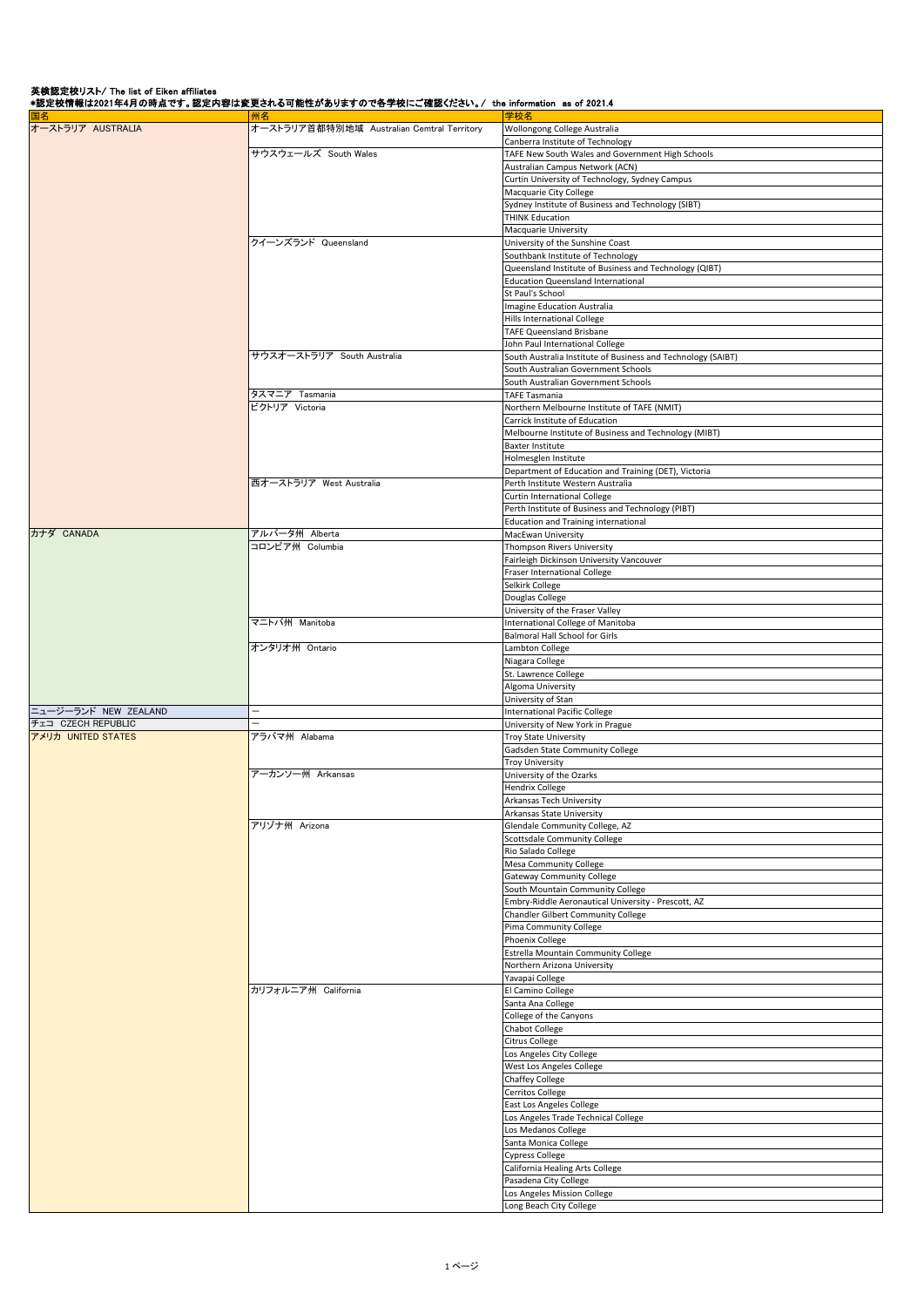| アメリカ UNITED STATES | カリフォルニア州 California | Golden West College                                                                  |
|--------------------|---------------------|--------------------------------------------------------------------------------------|
|                    |                     | California International University                                                  |
|                    |                     |                                                                                      |
|                    |                     | California State University San Bernardino                                           |
|                    |                     | Riverside City College                                                               |
|                    |                     | California Adams College                                                             |
|                    |                     | ICT College (Institute of Computer Technology College)                               |
|                    |                     | Academy Pacific Travel College                                                       |
|                    |                     | California Technical Education College                                               |
|                    |                     |                                                                                      |
|                    |                     | <b>Compton Community College</b>                                                     |
|                    |                     | <b>Travel University International</b>                                               |
|                    |                     | Pacific States University                                                            |
|                    |                     | Life University                                                                      |
|                    |                     | Pierce College, CA                                                                   |
|                    |                     |                                                                                      |
|                    |                     | California Institute for Human Science                                               |
|                    |                     | Glendale Community College, CA                                                       |
|                    |                     | Rio Hondo College                                                                    |
|                    |                     | <b>Fullerton College</b>                                                             |
|                    |                     | Moorpark College                                                                     |
|                    |                     |                                                                                      |
|                    |                     | Mt. San Jacinto College                                                              |
|                    |                     | <b>Mission College</b>                                                               |
|                    |                     | Oxnard College                                                                       |
|                    |                     | Los Angeles Valley College                                                           |
|                    |                     | Contra Costa College                                                                 |
|                    |                     |                                                                                      |
|                    |                     | Marymount College                                                                    |
|                    |                     | Laney College                                                                        |
|                    |                     | Merritt College                                                                      |
|                    |                     | Vista College                                                                        |
|                    |                     | College of Alameda                                                                   |
|                    |                     |                                                                                      |
|                    |                     | College of the Desert                                                                |
|                    |                     | Bethesda Christian University                                                        |
|                    |                     | <b>Fashion Careers College</b>                                                       |
|                    |                     | <b>Barstow Community College</b>                                                     |
|                    |                     | <b>Coastline Community College</b>                                                   |
|                    |                     |                                                                                      |
|                    |                     | Newton International College                                                         |
|                    |                     | West Valley College                                                                  |
|                    |                     | Saddleback College                                                                   |
|                    |                     | Santa Rosa Junior College                                                            |
|                    |                     | University of Northern California                                                    |
|                    |                     |                                                                                      |
|                    |                     | Foothill College                                                                     |
|                    |                     | International Technological University                                               |
|                    |                     | College of the Sequoias                                                              |
|                    |                     | Orange Coast College                                                                 |
|                    |                     |                                                                                      |
|                    |                     | Academy of Art University                                                            |
|                    |                     | Menlo College                                                                        |
|                    |                     | Crafton Hills College                                                                |
|                    |                     | American River College                                                               |
|                    |                     | <b>Irvine Valley College</b>                                                         |
|                    |                     | College of the Siskiyous                                                             |
|                    |                     |                                                                                      |
|                    |                     | Antelope Valley College                                                              |
|                    |                     | Sacramento City College                                                              |
|                    |                     | <b>Grossmont College</b>                                                             |
|                    |                     | Las Positas College                                                                  |
|                    |                     | Santa Barbara City College                                                           |
|                    |                     | Fashion Institute of Design and Merchandising                                        |
|                    |                     |                                                                                      |
|                    |                     | Shasta College                                                                       |
|                    |                     | Merced College                                                                       |
|                    |                     | <b>Hartnell College</b>                                                              |
|                    |                     | Modesto Junior College                                                               |
|                    |                     | Folsom Lake College                                                                  |
|                    |                     |                                                                                      |
|                    |                     | Cosumnes River College                                                               |
|                    |                     | <b>Butte College</b>                                                                 |
|                    |                     | Cuyamaca College                                                                     |
|                    |                     | Ohlone College                                                                       |
|                    |                     | University of California, Irvine Extension                                           |
|                    |                     | University of California, Santa Barbara Extension                                    |
|                    |                     |                                                                                      |
|                    |                     | Palomar College                                                                      |
|                    |                     | California Flight Academy                                                            |
|                    |                     | <b>Bakersfield College</b>                                                           |
|                    |                     | American Language Institute, San Diego State University                              |
|                    |                     | Los Angeles Harbor College                                                           |
|                    |                     | Los Angeles Pacific College                                                          |
|                    |                     |                                                                                      |
|                    |                     | Humboldt State University                                                            |
|                    |                     | California State University, Long Beach                                              |
|                    |                     | University of California Berkeley - Summer Sessions                                  |
|                    |                     | De Anza College                                                                      |
|                    |                     | University of California, San Diego, Extension International Programs                |
|                    |                     |                                                                                      |
|                    |                     | California State University Channel Islands                                          |
|                    |                     | Saint Mary's College of California                                                   |
|                    |                     | <b>Fullerton College</b>                                                             |
|                    |                     | San Jose City College                                                                |
|                    |                     | Cañada College                                                                       |
|                    |                     |                                                                                      |
|                    |                     | College of San Mateo                                                                 |
|                    |                     | Skyline College                                                                      |
|                    |                     | Westcliff University                                                                 |
|                    |                     | San Mateo County Community College District-Silicon Valley Intensive English Program |
|                    |                     |                                                                                      |
|                    |                     | Pierce College                                                                       |
|                    |                     | Santa Barbara Business College                                                       |
|                    |                     | <b>Humboldt State University</b>                                                     |
|                    |                     | Contra Costa College                                                                 |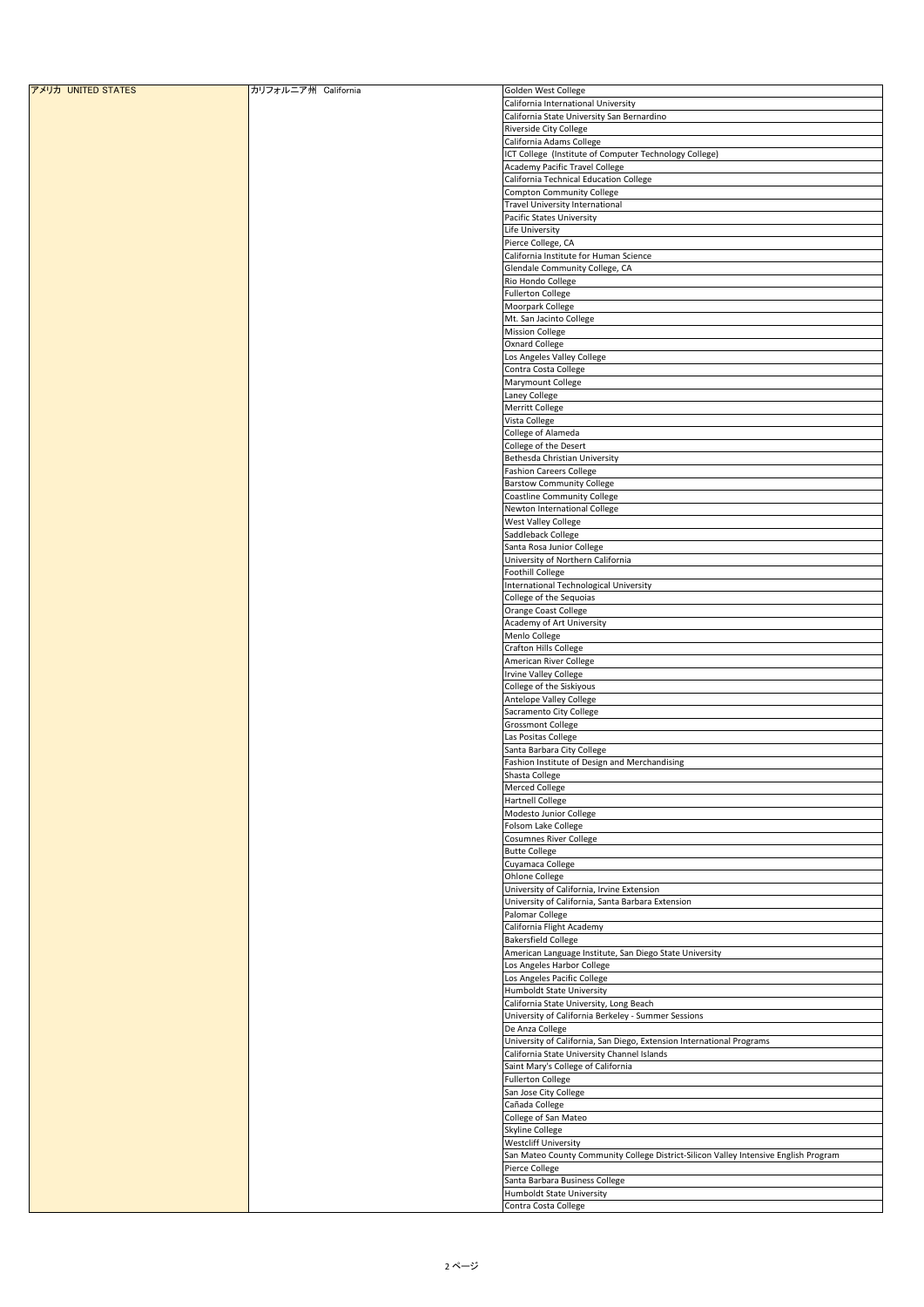| アメリカ UNITED STATES | コロラド州 Colorado          | Diablo Valley College                                       |
|--------------------|-------------------------|-------------------------------------------------------------|
|                    |                         | Aims Community College                                      |
|                    |                         | Arapahoe Community College                                  |
|                    |                         | Community College of Denver                                 |
|                    |                         | Red Rocks Community College                                 |
|                    |                         | Otero Junior College                                        |
|                    |                         | Trinidad State Junior College                               |
|                    |                         | Community College of Aurora                                 |
|                    |                         | Fort Lewis College                                          |
|                    | コネチカット州 Connecticut     | University of Bridgeport                                    |
|                    |                         | Sacred Heart University                                     |
|                    |                         | Post University                                             |
|                    | デラウェア州 Delaware         | University of Delaware                                      |
|                    | フロリダ州 Florida           | <b>Broward College</b>                                      |
|                    |                         | Eastern Florida State College                               |
|                    |                         | The University of Tampa                                     |
|                    |                         | Palm Beach Atlantic University                              |
|                    |                         | College of Central Florida                                  |
|                    |                         | Hillsborough Community College                              |
|                    | ジョージア州 Georgia          | University of West Georgia                                  |
|                    | ハワイ州 Hawaii             | Kapiolani Community College                                 |
|                    |                         | Hawaii Business College                                     |
|                    |                         | Brigham Young University- Hawaii                            |
|                    |                         | Hawaii Tokai International College                          |
|                    |                         | University of Hawaii Hilo                                   |
|                    |                         | University of Hawaii - West Oahu                            |
|                    |                         | Windward Community College<br>University of Hawaii at Manoa |
|                    |                         | University of Hawaii Maui College                           |
|                    |                         | Hawaii Pacific University                                   |
|                    |                         | Chaminade University of Honolulu                            |
|                    |                         | University of Hawai'i at Hilo                               |
|                    |                         | Honolulu Community College                                  |
|                    |                         | Leeward Community College - University of Hawaii            |
|                    |                         | Kauai Community College - University of Hawaii              |
|                    |                         | Hawaii Community College                                    |
|                    | アイオワ州 Iowa              | <b>Wartburg College</b>                                     |
|                    |                         | Central College                                             |
|                    |                         | <b>Waldorf College</b>                                      |
|                    |                         | Loras College                                               |
|                    |                         | <b>Graceland University</b>                                 |
|                    |                         | William Penn University                                     |
|                    |                         | Mount Mercy University                                      |
|                    |                         | Iowa Wesleyan College                                       |
|                    |                         | Coe College                                                 |
|                    |                         | Cornell College                                             |
|                    |                         | North Iowa Area Community College                           |
|                    | アイダホ州 Idaho             | The College of Idaho                                        |
|                    |                         | <b>Boise State University</b>                               |
|                    | イリノイ州 Illinois          | Lewis-Clark State College                                   |
|                    |                         | Eureka College                                              |
|                    |                         | Monmouth College<br><b>Eastern Illinois University</b>      |
|                    |                         | Lewis University                                            |
|                    |                         | <b>SOLEX College</b>                                        |
|                    |                         | North Central College                                       |
|                    |                         | Southern Illinois University Edwardsville                   |
|                    | インディアナ州 Indiana         | Indiana University-Purdue University Indianapolis           |
|                    |                         | <b>Ball State University</b>                                |
|                    |                         | University of Evansville                                    |
|                    |                         | <b>Trine University</b>                                     |
|                    |                         | Manchester University                                       |
|                    |                         | Indiana University-Purdue University Fort Wayne             |
|                    |                         | Indiana University South Bend                               |
|                    | カンザス州 Kansas            | Kansas Wesleyan University                                  |
|                    |                         | <b>Bethany College</b>                                      |
|                    |                         | Pittsburg State University                                  |
|                    |                         | Kansas State University                                     |
|                    |                         | <b>Hesston College</b>                                      |
|                    |                         | Labette Community College                                   |
|                    | ケンタッキー州 Kentucky        | Kentucky Christian University                               |
|                    |                         | Mid-Continent University                                    |
|                    |                         | University of the Cumberlands                               |
|                    |                         | Lindsey Wilson College<br>Navitas at WKU                    |
|                    |                         | Eastern Kentukcy University                                 |
|                    | マサチューセッツ州 Massachusetts | <b>Bunker Hill Community College</b>                        |
|                    |                         | Quincy College                                              |
|                    |                         | <b>Fisher College</b>                                       |
|                    |                         | Western New England University                              |
|                    |                         | Northeastern University, College of Professional Studies    |
|                    |                         | Cambridge College                                           |
|                    |                         | Navitas at UMass Boston                                     |
|                    |                         | Navitas at UMass Dartmouth                                  |
|                    |                         | Worcester State University                                  |
|                    |                         | Wentworth Institute of Technology                           |
|                    |                         | Hult International Business School                          |
|                    |                         | Pine Manor College                                          |
|                    |                         | <b>Becker College</b>                                       |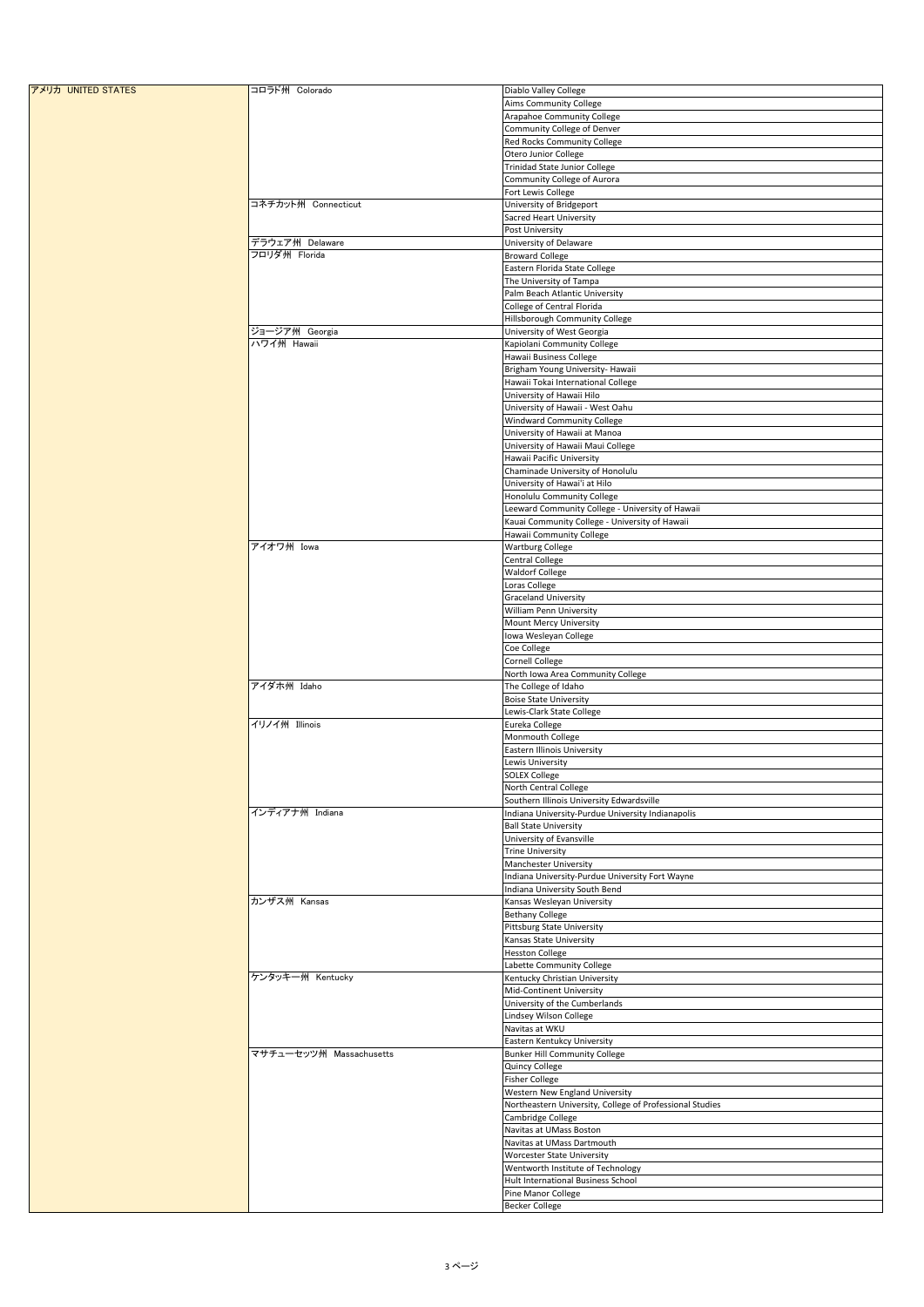| アメリカ UNITED STATES | メリーランド州 Maryland         | Salisbury University                               |
|--------------------|--------------------------|----------------------------------------------------|
|                    |                          | <b>Frostburg State University</b>                  |
|                    | ミシガン州 Michigan           | Kirtland Community College                         |
|                    |                          | Albion College                                     |
|                    |                          | Northwood University                               |
|                    |                          | Davenport University                               |
|                    |                          | <b>Adrian College</b>                              |
|                    |                          | Saginaw Valley State University                    |
|                    |                          | Siena Height University                            |
|                    |                          | Delta College                                      |
|                    |                          | Michigan Technological University                  |
|                    |                          | Ferris State University                            |
|                    |                          | Miller College                                     |
|                    |                          | Finlandia University                               |
|                    |                          | Aquinas College                                    |
|                    |                          | University of Michigan-Flint                       |
|                    |                          | <b>Grand Valley State University</b>               |
|                    | ミネソタ州 Minesota           | <b>Riverland Community College</b>                 |
|                    |                          | Mesabi Range Community & Technical College         |
|                    |                          | Lake Superior College                              |
|                    |                          | Bethany Lutheran College                           |
|                    |                          | Concordia College                                  |
|                    |                          | The College of St. Scholastica                     |
|                    |                          | Dakota County Technical College                    |
|                    |                          | North Hennepin Community College                   |
|                    | ミズーリ州 Missouri           | St. Louis Community College                        |
|                    |                          | <b>Cottey College</b>                              |
|                    |                          | Lindenwood University                              |
|                    |                          | <b>Drury University</b>                            |
|                    |                          | William Woods University                           |
|                    |                          | <b>Truman State University</b>                     |
|                    |                          | Culver-Stockton College                            |
|                    |                          | Maryville University of St. Louis                  |
|                    |                          | Fontbonne University                               |
|                    |                          | Avila University                                   |
|                    | ミシシッピ州 Mississippi       | Mississippi College                                |
|                    |                          | Tougaloo College                                   |
|                    | モンタナ州 Montana            | Rocky Mountain College                             |
|                    |                          | Flathead Valley Community College                  |
|                    |                          | Miles Community College                            |
|                    |                          | Carroll College                                    |
|                    |                          | The University of Montana                          |
|                    |                          | Flathead Valley Community College                  |
|                    |                          | Montana State University                           |
|                    | ノースダコタ州 North Dakota     | Lake Region State College                          |
|                    |                          | University of Mary                                 |
|                    |                          | North Dakota State University                      |
|                    |                          | Minot State University                             |
|                    | ネブラスカ州 Nebraska          | Nebraska Wesleyan University                       |
|                    |                          | <b>Bellevue University</b>                         |
|                    |                          | University of Nebraska at Kearney                  |
|                    | ニューハンプシャー州 New Hampshire | Southern New Hampshire University                  |
|                    |                          | Felician College                                   |
|                    |                          | College of Saint Elizabeth                         |
|                    |                          | <b>Centenary College</b>                           |
|                    |                          | Rockland Community College, SUNY                   |
|                    |                          | Rutgers, The State University of New Jersey        |
|                    |                          | Ramapo College of New Jersey                       |
|                    |                          | Centenary College of New Jersey                    |
|                    | ニューメキシコ州 New Mexico      | Northern New Mexico Community College              |
|                    |                          | New Mexico Highlands University                    |
|                    | ネバダ州 Nevada              | College of Southern Nevada                         |
|                    |                          | Grier GbR                                          |
|                    | ニューヨーク州 New York         | Truckee Meadows Community College                  |
|                    |                          | Fulton-Montgomery Community College                |
|                    |                          | Tompkins Cortland Community College                |
|                    |                          | Monroe College                                     |
|                    |                          | Rockland Community College                         |
|                    |                          | <b>SUNY Ulster</b>                                 |
|                    |                          | <b>Erie Community College</b>                      |
|                    |                          | Sullivan County Community College                  |
|                    |                          | <b>SUNY Oneonta</b>                                |
|                    |                          | SUNY Plattsburgh                                   |
|                    |                          | SUNY Potsdam                                       |
|                    |                          | Alfred State College, SUNY College of Technology   |
|                    |                          | <b>SUNY Geneseo</b>                                |
|                    |                          | Onondaga Community College                         |
|                    |                          | Utica College                                      |
|                    |                          | <b>Alfred University</b>                           |
|                    |                          | Dowling College                                    |
|                    |                          | Cazenovia College                                  |
|                    |                          | Mercy College                                      |
|                    |                          | SUNY Delhi                                         |
|                    |                          | University of Rochester                            |
|                    |                          | Canisius College                                   |
|                    |                          | SUNY College of Environmental Science and Forestry |
|                    |                          | Vaughn College of Aeronautics and Technology       |
|                    |                          | New York Academy of Art                            |
|                    |                          | <b>Berkeley College</b>                            |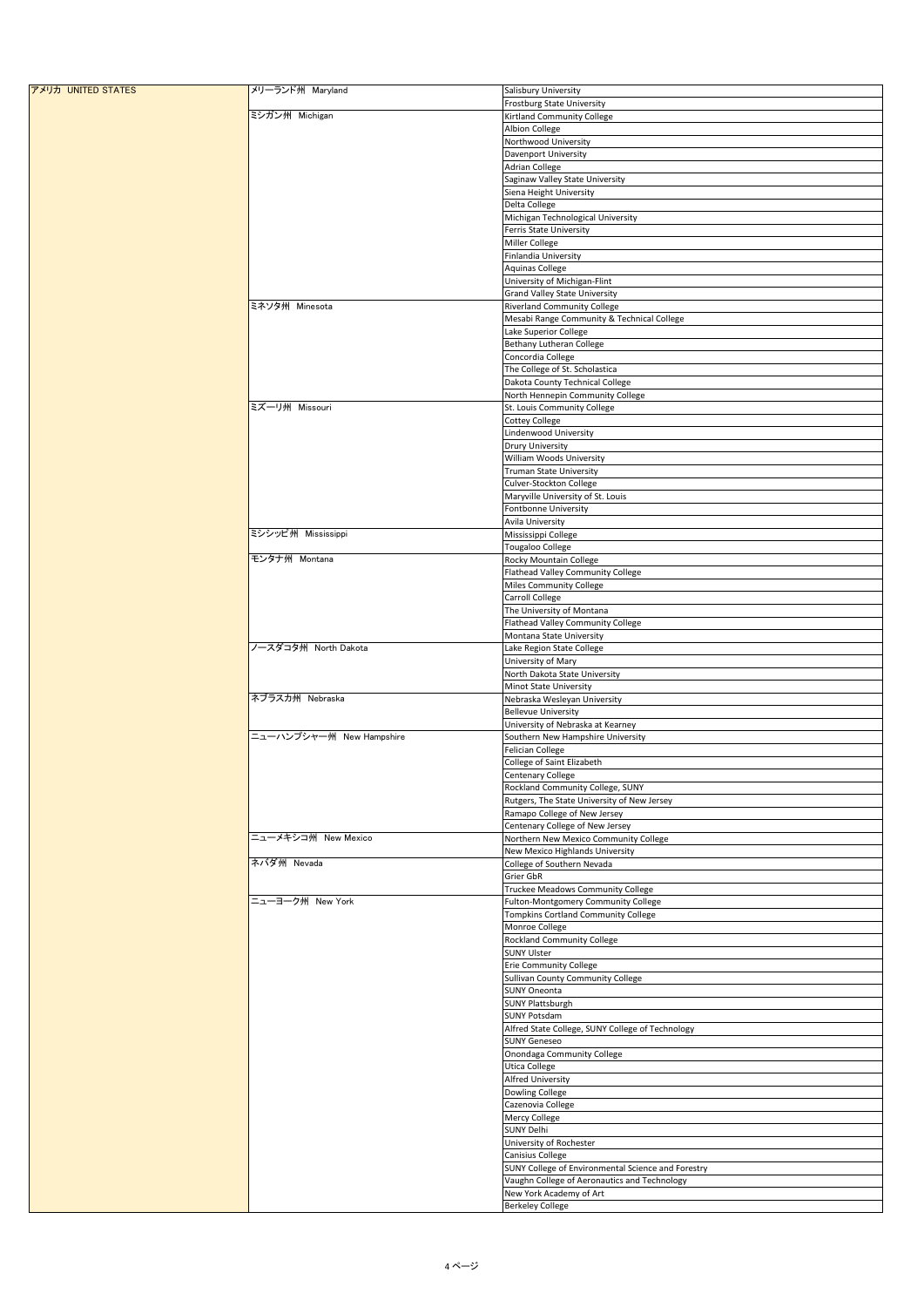| アメリカ UNITED STATES | ニューヨーク州 New York       | New York Film Academy                                              |
|--------------------|------------------------|--------------------------------------------------------------------|
|                    |                        | <b>SUNY Cortland</b>                                               |
|                    |                        | Hartwick College                                                   |
|                    |                        | Medaille College                                                   |
|                    |                        | <b>SUNY Cobleskill</b>                                             |
|                    |                        | John Jay College of Criminal Justice (City University of New York) |
|                    | オハイオ州 Ohio             | Columbus State Community College                                   |
|                    |                        | Lorain County Community College                                    |
|                    |                        | <b>Bowling Green State University</b>                              |
|                    |                        | Walsh University                                                   |
|                    |                        | Shawnee State University                                           |
|                    |                        | Lake Erie College                                                  |
|                    |                        | Ohio Dominican University                                          |
|                    |                        | Art Academy of Cincinnati                                          |
|                    |                        | Muskingum University                                               |
|                    |                        | Marietta College                                                   |
|                    |                        | Hiram College                                                      |
|                    | オクラホマ州 Oklahoma        | St. Gregory's University                                           |
|                    | オレゴン州 Oregon           | Lane Community College                                             |
|                    |                        | Southwestern Oregon Community College                              |
|                    |                        | Lewis & Clark College                                              |
|                    |                        | Concordia University                                               |
|                    |                        | <b>Umpqua Community College</b>                                    |
|                    |                        | Pacific University                                                 |
|                    |                        | Linfield College                                                   |
|                    |                        |                                                                    |
|                    | ペンシルベニア州 Pennsylvenia  | American College of Healthcare Sciences                            |
|                    |                        | The University of Scranton                                         |
|                    |                        | Keystone College                                                   |
|                    |                        | Northampton Community College                                      |
|                    |                        | <b>Wilkes University</b>                                           |
|                    |                        | Gwynedd-Mercy University                                           |
|                    |                        | Chestnut Hill College                                              |
|                    |                        | Pennsylvania Institute of Technology                               |
|                    |                        | Juniata College                                                    |
|                    |                        | Susquehanna University                                             |
|                    |                        | Wilson College                                                     |
|                    |                        | Mansfield University                                               |
|                    |                        | Elizabethtown College                                              |
|                    |                        | Chatham University                                                 |
|                    |                        | York College of Pennsylvania                                       |
|                    |                        | Slippery Rock University                                           |
|                    |                        | Gannon University                                                  |
|                    |                        | Thiel College                                                      |
|                    |                        | Lebanon Valley College                                             |
|                    |                        | Edinboro University of Pennsylvania                                |
|                    |                        | Saint Francis University                                           |
|                    |                        | Millersville University                                            |
|                    | ロードアイランド州 Rhode Island | Johnson and Wales University                                       |
|                    |                        | University of Rhode Island                                         |
|                    |                        | <b>Bryant University</b>                                           |
|                    | サウスダコタ州 South Dakota   | Augustana College                                                  |
|                    |                        | Dakota State University                                            |
|                    | テネシー州 Tennessee        | Pellissippi State Technical Community College                      |
|                    |                        | Tennessee Technological University                                 |
|                    |                        | Maryville College                                                  |
|                    |                        |                                                                    |
|                    |                        | Carson-Newman College                                              |
|                    |                        | Lee University                                                     |
|                    |                        | Milligan College                                                   |
|                    |                        | Middle Tennessee State University                                  |
|                    | テキサス州 Texas            | Kilgore College                                                    |
|                    |                        | <b>Grayson County College</b>                                      |
|                    |                        | Cisco College                                                      |
|                    |                        | LeTourneau University                                              |
|                    |                        | University of Mary Hardin-Baylor                                   |
|                    |                        | Texas Christian University                                         |
|                    |                        | Texas Wesleyan University                                          |
|                    |                        | Southwestern Christian College                                     |
|                    |                        | Abilene Christian University                                       |
|                    |                        | The University of Texas at Tyler                                   |
|                    |                        | Texas Wesleyan University                                          |
|                    | 그タ州 Utah               | University of UTAH                                                 |
|                    |                        | Utah State University Eastern                                      |
|                    |                        | Snow College                                                       |
|                    |                        | Salt Lake Community College                                        |
|                    |                        | Dixie State College of Utah                                        |
|                    | ワシントン州 Washington      | <b>Edmonds Community College</b>                                   |
|                    |                        |                                                                    |
|                    |                        | Seattle Central College                                            |
|                    |                        | <b>Whatcom Community College</b>                                   |
|                    |                        | Clark College                                                      |
|                    |                        | Centralia College                                                  |
|                    |                        | Pierce College, WA                                                 |
|                    |                        | Spokane Falls Community College                                    |
|                    |                        | Spokane Community College                                          |
|                    |                        | Yakima Valley Community College                                    |
|                    |                        | <b>Big Bend Community College</b>                                  |
|                    |                        | Olympic College                                                    |
|                    |                        | <b>Tacoma Community College</b>                                    |
|                    |                        | North Seattle College                                              |
|                    |                        | Green River Community College                                      |
|                    |                        |                                                                    |